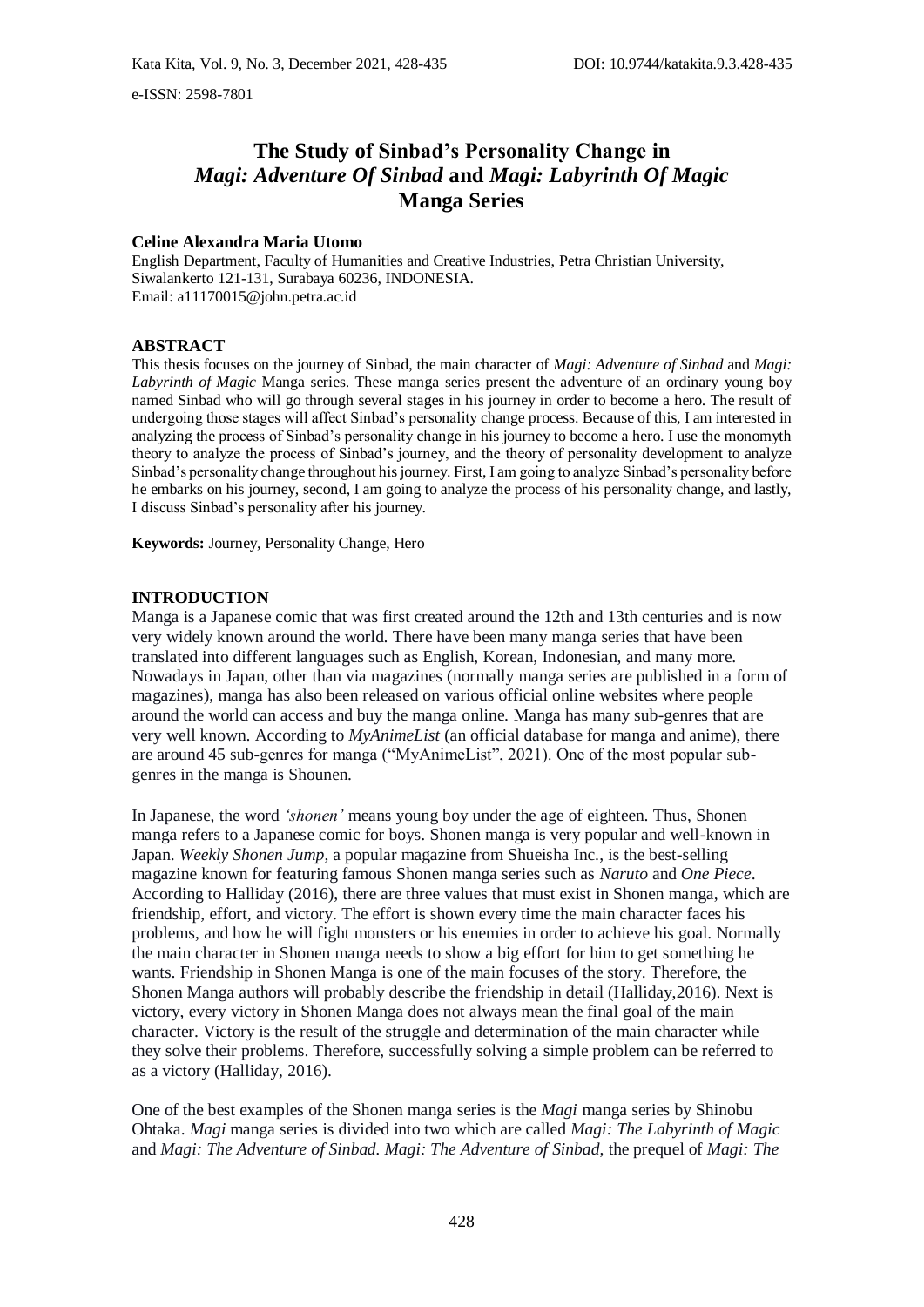*Labyrinth of Magic,* tells the story of a young boy named Sinbad who went on an adventure to seek power from dungeons to change the world. The story first introduces Sinbad as a normal boy who was born from an ex-soldier father and a commoner mother, until when Sinbad has become The King of Sindria, the nation he created later, and it will continue in *Magi: The Labyrinth of Magic*.

The second story, *Magi: The Labyrinth of Magic*, takes place several years later after Sinbad becomes the King of Sindria. In this story, there are other major characters, Aladdin and Alibaba, who play a role in Sinbad's life. This story revolves around Sinbad, Aladdin, and Alibaba, in their fight against their biggest enemy who wants to destroy the world, AlThamen. In the process of his journey from his childhood until now, Sinbad's personality has changed. In the end, with great effort and the help of his friends, Sinbad finally overcome his uncertainty and, in the end, becomes a hero by sacrificing himself to bring Al Thamen down with him.

Sinbad's life narrative in the *Magi: The Adventure of Sinbad* and *Magi: The Labyrinth of Magic* shows his character's personality, which I find unique. At first, he is pictured as an ordinary boy and through his journey, he finally becomes a hero. However, the interesting part is about the process he goes through to become a hero because this is the point where all of his personality change is shown. Based on these changes and the development process, I decided to discuss the process of Sinbad's journey from a nobody to a hero and also the change of his personality after he becomes a hero.

I choose two theories, monomyth and personality development, to analyse these texts. Monomyth, is a theory by Joseph Campbell that explain various patterns are presented in hero's myths and stories around the world. Campbell argues that the journey of the hero and heroine is developing more with the presence of obstacles and dangers throughout their journey. This includes when one loses his/her way numerous times, refusing the first call, as well as encountering and confronting something terrifying and dangerous (Campbell, 2004). Campbell explains that the adventure of the hero is divided into three, namely, departure, initiation, and return. The departure stage is where the earliest stage of the hero's journey describes the hero's life in his/her life in the ordinary world before he/she goes on an adventure. Initiation stage is the stage where the hero begins his journey in the unknown world. Return stage is where the hero is in the process of returning to his/her ordinary world after obtaining the boons from the supernatural world.

The second theory that I am going to use is the theory of personality development. After undergoing so much research on human's behavior, perception, cognition, and social relations many scientists come to the conclusion that the term personality is these unique traits within people and development as the process of how that uniqueness changes over time. "Personality is about the psychological differences that make the biggest difference within people for adaptation to social life while development is about the temporal course of emergence, growth, change, and continuity regarding these psychological differences" (Tackett et al., 2019, p.221). In every person's life, personality development begins during childhood until adulthood. During that time people will be exposed to different situations in their life which affects the development of their personality.

# **ANALYSIS**

## **2.1. SINBAD'S PERSONALITY BEFORE HE EMBARKS ON HIS JOURNEY**

In his journey, Sinbad needed to go through several stages and changes to be a hero. Before he begins his journey, Sinbad is an ordinary young boy who does not possess any magic power. During his childhood, Sinbad has suffered from a traumatic experience, Sinbad shows changes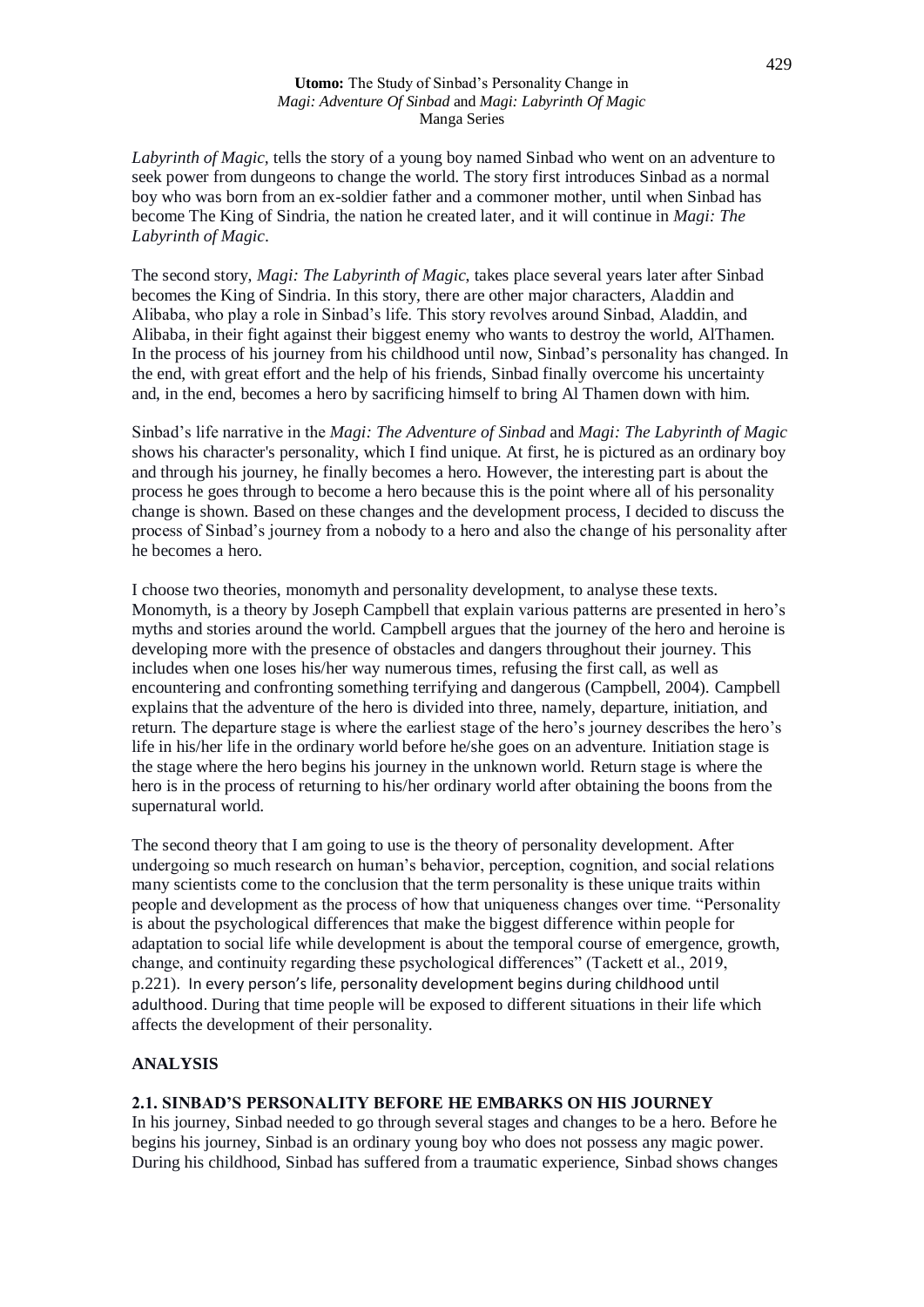in his personality that causes him to develop pessimistic and easily giving up personality. These pessimistic thoughts cause Sinbad to slowly give up on changing his situation. Looking at Sinbad's personality development, I see the 'chain' that connects his traumatizing experience with his pessimistic and easily giving up personality. Therefore, I decide to analyse Sinbad starting from his traumatizing experience.

## **2.1.1. Sinbad's Traumatized Personality**

In the story, Sinbad's childhood is characterized by a traumatic experience. The traumatic experience Sinbad has is about his father's death while doing a military service in the dungeon. At that time, Sinbad's father, Badr, is forced to go to the military service despite his struggles against the order. In the end he cannot survive in the dungeon and died. Trauma, according to Corsini, is a psychological shock that has an enduring effect on one's mind after witnessing or experiencing any painful event, physically or mentally (qtd in Swart, 2009). The events that stimulate those sensations in the mind are called traumatic events. In Chapter 4 during his struggle against the military, Badr shows his amputated leg and scars on his body in front of Sinbad who is still 4 years old. Showing this horrible scene in front of children will make them feel traumatized and unable to forget what they see, especially when it is shown by their parents. Moreover, Badr's death after that makes Sinbad unable to forget the tragic event at that time.

As I mentioned before, Sinbad's traumatic experience affects his thoughts, actions, and, especially, his personality. According to Tackett et al. (2019), a certain life experience in a certain stage of someone's life can influence the process of personality development within the said person. They explained that the process of how a certain life experience affects personality development starts from the influence of the caregiver or a mother on people childhood life through the attachment towards their parents who take care of them (Tackett et al., 2019). Children of young age have yet to know whether their environment is safe or not, the only one who can tell them about that is their parents (Tackett et al., 2019). In the manga, Sinbad's depends on his parents his caregivers, to 'show' him whether his environment is good or bad. Therefore, the event where his father is being forced by the military to go to the dungeon against his will, and died after that, makes Sinbad aware that the environment around him is negative. Therefore, since he is aware that he is living inside a negative environment, his personality also become negative. There are two negative personality that he develops because of his trauma which are pessimistic and easily giving up.

### **2.1.2. Sinbad's Pessimism**

One of the two personalities that Sinbad has developed because of his trauma is pessimistic. The traumatic experience in the past influences Sinbad's personality development, causing him to become someone who is pessimistic about the situation in his life. Pessimistic is a personality in which people look at the negative factors of some events around them. Pessimists always expect the worst to happen regarding a certain situation (Das et al, 2017). After the traumatic experience in the past, Sinbad had become aware of the fact that the environment around him is more negative than positive. The environment showed that the military has the power to oppress people and no one can oppose them. With this kind of situation happening in his environment, Sinbad who stands on the side of the victim of the oppression develops suitable personalities which are influenced by the feeling of helplessness against the military. As pessimists Sinbad believes that whatever he does his situation will always be the same. He will always be oppressed by the people who hold more power than him so no matter how hard he struggle, he can never escape the oppression. The evidence of Sinbad's pessimistic attitude is shown in Chapter 6 of the manga, when Sinbad has a conversation with someone named Yunan.

SINBAD: "Over 10.000 people have challenged it, and not a single one has come back. The people call it a 'hole of death'...now the military is drafting people to be sent to this dungeon of death ...."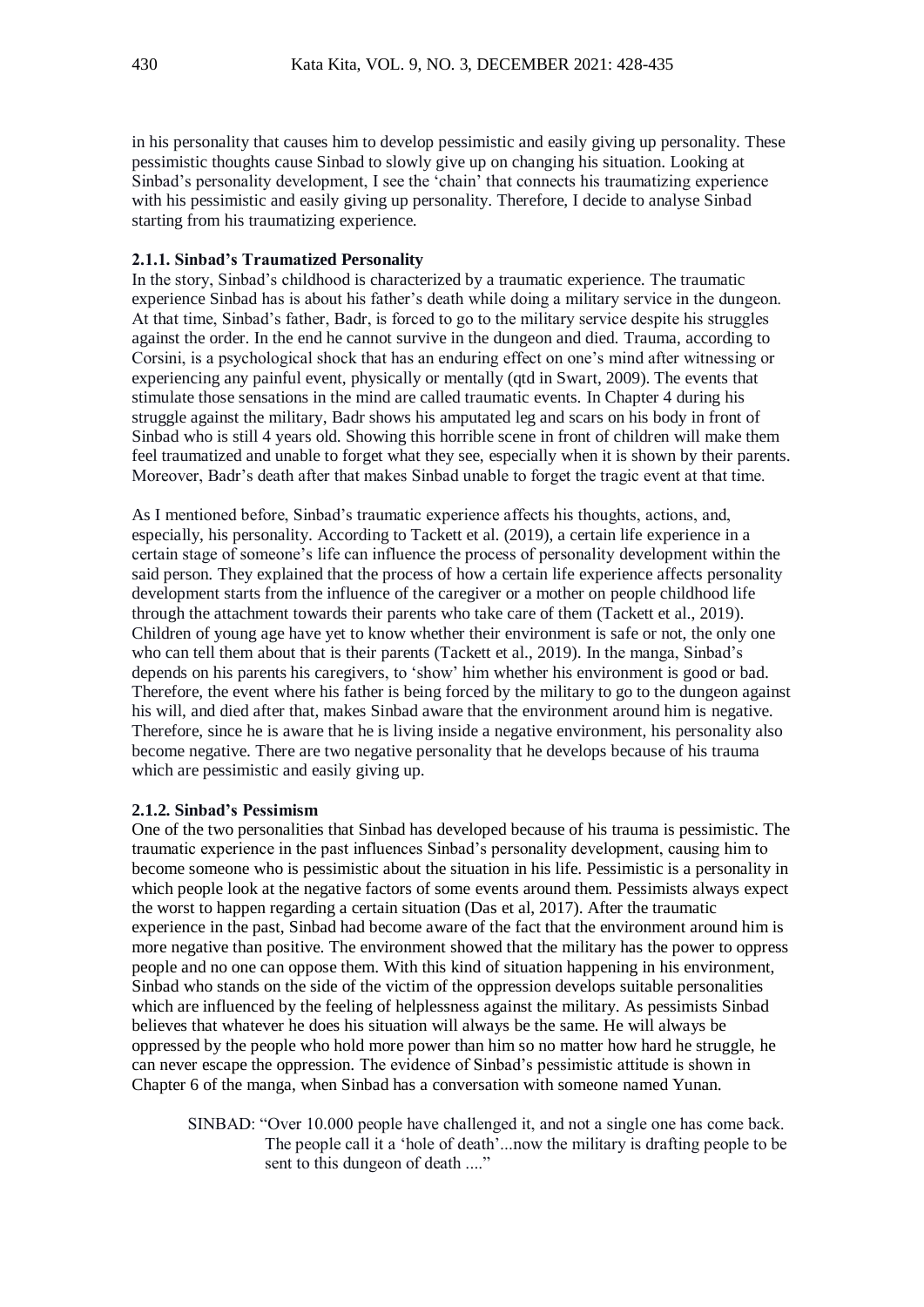YUNAN: "There's no way to be relieved of the enlistment…?" SINBAD: "You saw earlier, right? This is a military nation. If you resist, they'd use force. I'd be sentenced to death if I'm unlucky. The military's orders are absolute…."(Magi: Adventure of Sinbad, Chapter 6)

From the conversation above, it shows that Sinbad is expecting on the negative outcomes of going to the dungeon and resisting against the military. This pessimistic thought makes him unable to find the way to solve his situation.

## **2.1.2. Sinbad's Lack Of Fighting Spirit**

The second personality that he develops after experiencing the traumatic event in the past is easily giving up. This personality is related to his pessimistic personality since his wish of wanting to prevent any negative ending to come from certain events around him, in this case going to the dungeon or objecting to the military, makes him easily give up on doing both actions. In the manga, Sinbad shows that he will easily give up fighting the guards after realizing the fact that his father also cannot do anything to oppose it. He shows that he no longer has any motivation to go against the military order anymore, and he shows that he is going to accept his fate, willingly or unwillingly.

SINBAD: "If I enlist I die. If I resist, I still die. The war is never-ending too. This country...is done for!" (Magi: Adventure of Sinbad, 2013, Chapter 6)

From Sinbad's line above, it shows Sinbad's easily giving up thoughts related to his military service. It shows that Sinbad is giving up on searching for a better solution for him to solve his problem. He thought that he has no choice, and whatever he does, he will always fail.

# **2.2. THE PROCESS OF SINBAD'S PERSONALITY CHANGE**

The process of Sinbad's personality change begins when Sinbad finally starts his journey. According to Campbell, the first stage of the hero's journey is Departure, the early stage which happens inside the hero's ordinary world. Departure stage consists of several substations including the call of adventure. Call of adventure can be in the form of a messenger, or an event (Campbell, 2004). In Sinbad's case, the call of adventure happens when he receives his military service order to the dungeon. At that time, because of his pessimistic and easily giving up personality, he rejects his call. However, as Campbell mention, "the 'call to adventure' signifies that destiny has summoned the hero" (Campbell, 2004, p. 53). Even though, Sinbad has rejected his call, he is still destined to be a hero. Therefore, there is always a way for him to be convinced and accept his call. Chapter 6 and 7 of the manga shows someone named Yunan convince Sinbad to accept his call. In the beginning Sinbad shows doubt but after some thought, and after hearing Yunan's words that gives him hope, Sinbad finally accept his call with a goal to change the world.

With the fact that Sinbad has accepted his call, it shows the beginning of his journey to become a hero. By accepting his call, Sinbad shows his determination to accept changes in his life. Therefore, this action also mark the beginning of his personality change process. The process of Sinbad's personality change is shows in the three stage of his journey: Sinbad's obstacles, Sinbad's uncertainty, and Sinbad's resurrection.

# **2.2.1. Sinbad's Ability To Face Obstacles**

In Sinbad's journey, I want to highlight two events that play an important role in the process of Sinbad's personality change. The first event is when Sinbad need to clear his debt. I find this obstacle important in Sinbad's journey because in this event, Sinbad does not only need to overcome the external obstacle, that is, his fight against the gladiator, but also the internal obstacle, that is, to overcome his arrogant personality as well. The victories in conquering the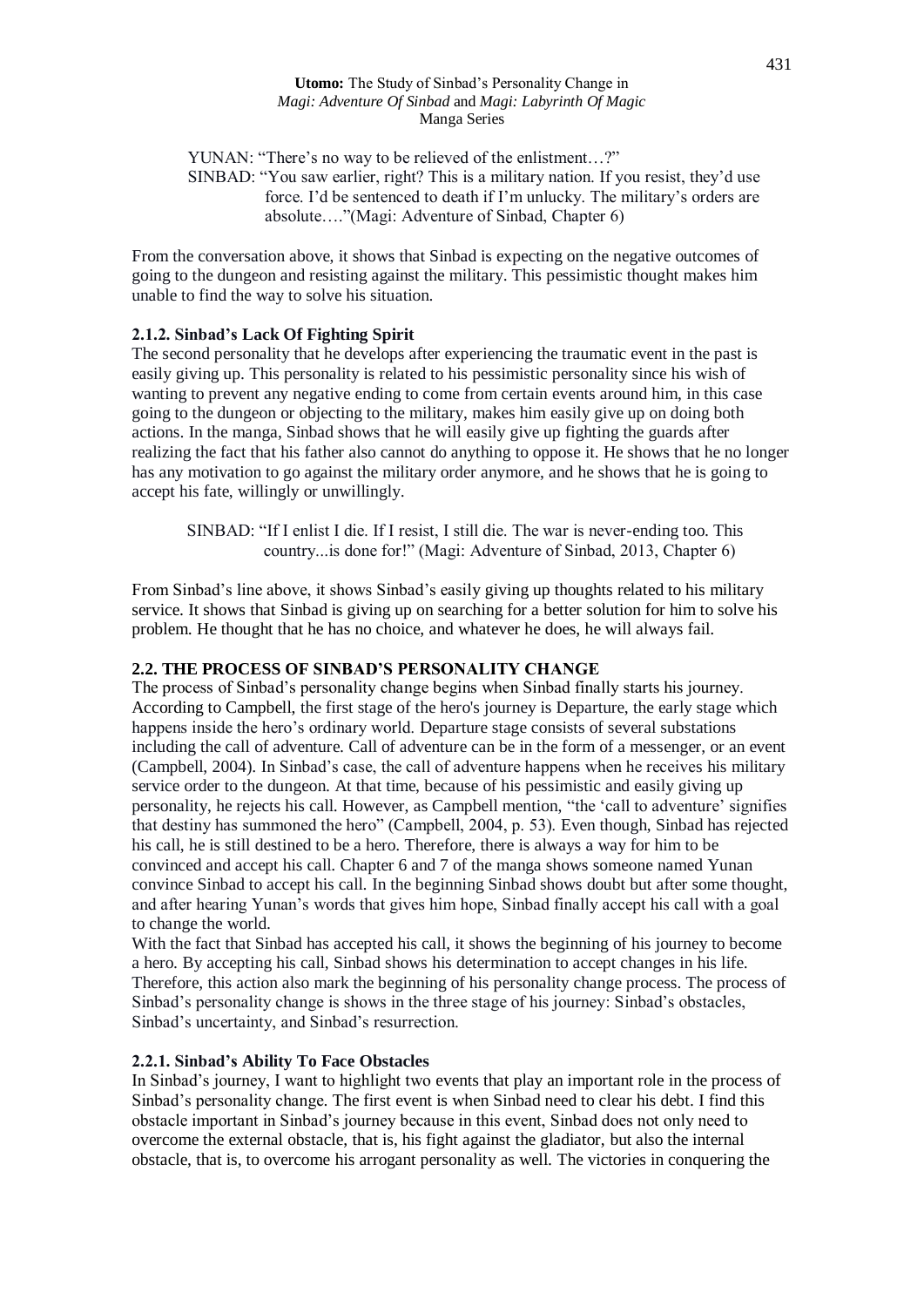dungeons along his journey before this event, makes Sinbad become arrogant. He believes that he will survive every obstacle in his journey no matter what. Because of this belief, Sinbad use to underestimate his enemy, like what happen during this event. In Chapter 64, Sinbad focuses more on the feeling of excitement of his first time fighting in the arena, instead of preparing the strategy to win the fight. This shows that Sinbad is looking down on his enemy, because he believes that it is impossible for his enemy to win against him. The act of underestimating an enemy shows his arrogancy which is not good for him because looking down on the opponents makes one cannot give his best to fight them. However, he fails to overcome both obstacles that makes him become a slave. During his enslavement Sinbad suffers so much to the point that it makes him think that he is nothing special, and he too can fail. Therefore, in the end after he is freed with the help of his friends, he becomes less arrogant by acknowledging the fact that there are people who are more powerful than him.

The second event is Sinbad's war against Barbarossa. During this event, Sinbad needs to kill Barbarossa in order to win the war but in the end, he fails to do it, and makes many of his people died. However, Sinbad does not feel guilty at all, it is shown in his monologue in Chapter 173 of the manga.

SINBAD: "If I look back, it was like that from the start. My father left to the front lines in order to protect his family. My mother supported me and sent me on my own way while on the verge of death. It's because all of them were there that I challenged the dungeon, and could start my travels as an adventurer obtaining the power of a djinn. All of it was a necessary factor for my destiny. In other words a 'stepping stone'. Drifting into immuchack, meeting Hinahoho and his family, meeting Ja'far's group, I built the trading company. This outcome was something decided from the very beginning. Because they also...Because they are no more than a 'stepping stone' dragged along by my destiny…" (Magi: Adventure of Sinbad, Chapter 173)

From the monologue above, it shows that Sinbad tries to convince himself that his failure in this event and the events before that serves as the necessary sacrifice for him to fulfil his destiny. This shows his egotistic personality that is, according to Cambridge Dictionary (2021) "is a feeling of considering oneself to be better or more important than others". Based on his monologue above, I assume that Sinbad does not want to be blamed over his people's death. Therefore, he convinces himself to think egotistically that everything revolves around him.

### **2.2.2. Sinbad's Ability To Overcome His Uncertainty**

The terms of uncertainty, according to Merriam-Webster dictionary, is explained as 'the state of being uncertain', and what it means to be uncertain is: indefinite, dubious, doubtful, not constant, not known beyond doubt, not clearly identified (Han et al., 2019). In the text, Sinbad shows that he is inconsistent towards his action and decision regarding his goal, also his doubt about what he truly believes. This makes Sinbad feel hesitant to move forward and wholeheartedly executing his action to achieve his goal. In Chapter 321 of the manga, Sinbad shows his uneasiness and his inconsistency about the decision he is making at that time.

SINBAD: "Why am I going to the sacred palace? I lost track of everything around me because I was so focused on thinking that I could save the world if I went there. Even if war and irrationality disappear, life will go on. And the world will continue to turn. So then why am I going to the sacred palace? Even risking my life...even throwing everything that I have built with my comrades...why...am I...struggling to obtain something that no one wants?" (Magi: Labyrinth of Magic, Chapter 321)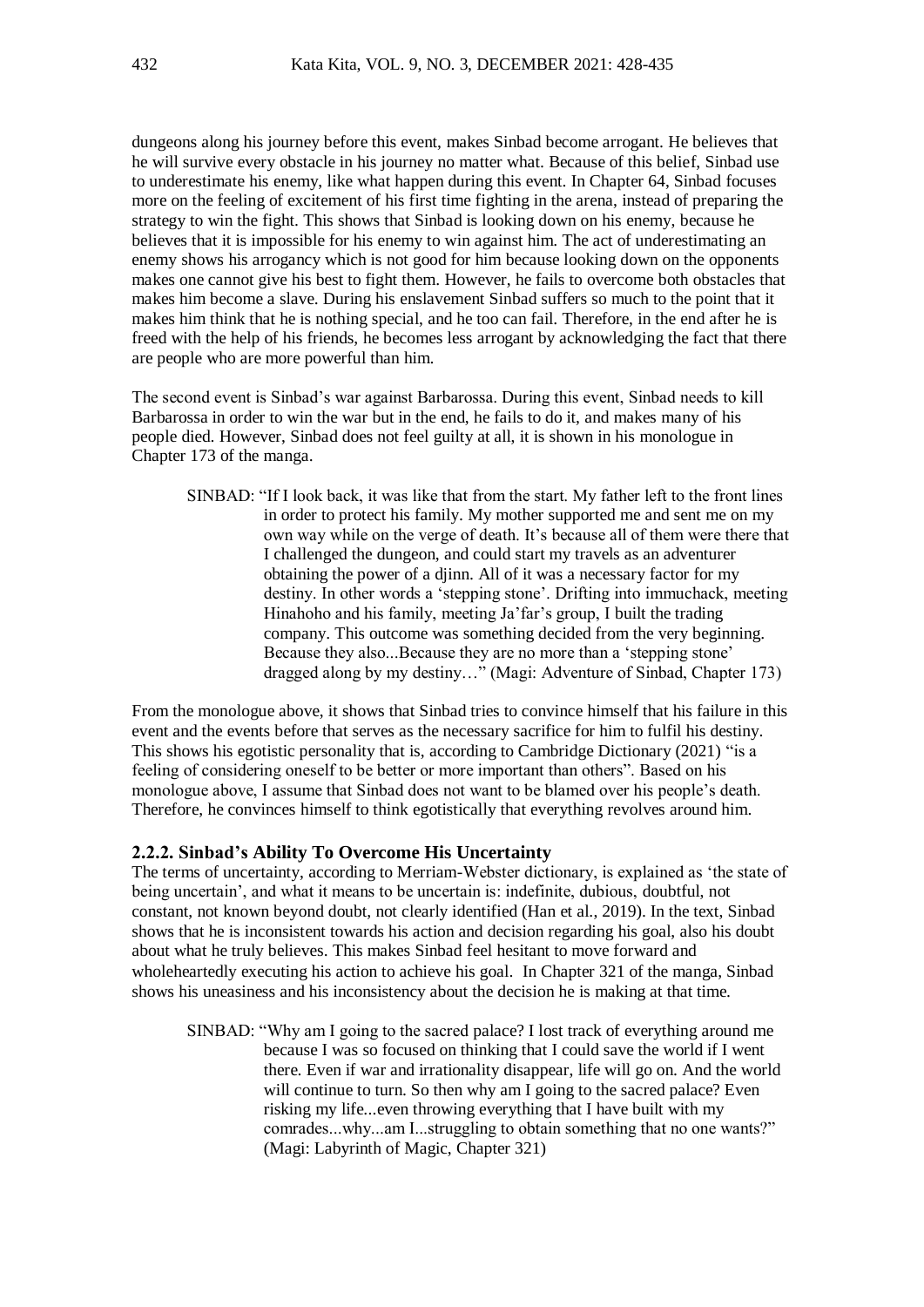From the monologue above, Sinbad shows that he is uncertain about his action. With his egotistic personality, he uses to believe in his own decision, and also believe that everyone's opinion does not matter in his life but looking at his thoughts above, it shows that he is concern about what people want. This makes him confuse about the purpose of his action as well that makes him anxious.

Based on the evidence of his uncertainty, assume that this is the atonement with the father stage that Sinbad needs to overcome. Campbell defines the atonement with the father as "the problem of the hero going to meet the father is to open his soul beyond terror to such a degree that he will be ripe to understand how the sickening and insane tragedies of this vast and ruthless cosmos are completely validated in the majesty of being. The hero transcends life with its peculiar blind spot and for a moment rises to a glimpse of the source. He beholds the face of the father, understands-and the two are atoned" (Campbell, 2004, p. 135). The 'father figure' symbolises power or concept that is really important in a hero's life. In order to ascend to a higher level, the hero needs to 'reconcile' with the power and bring it to his or her side. In Sinbad's case, the 'father figure' is his uncertainty about his decision that he needs to make it certain in order for him to move forward. In order for him to overcome his uncertainty, Sinbad ask for help from his allies, Alibaba and Aladdin. He declares that he is going to fight them in order for them to reason with him so that he can hear different opinion from them. In then end, with Alibaba and Aladdin's help, Sinbad finally overcomes his uncertainty and acquire new beliefs.

# **2.2.3. Sinbad's Resurrection**

After overcoming his uncertainty, Sinbad possesses a new belief and goals. He changes from a person who used to think that he is more important than others and has the right to control them, into a person who thinks that he is the same as everyone else and team work is better than working alone. Therefore, I assume that by overcoming his uncertainty, Sinbad has transformed into a new self and abandoned his old self. In other words, Sinbad has arrived at the apotheosis stage in which he reborn as a new person. Campbell (2004) and assimilated to the worldannihilating body of the ogre for whom all the previous forms and beings are only the courses of a feast; but then miraculously reborn, we are more than we were" (p.149). Campbell refers to the apotheosis stage as the point of no return, it's the stage in which the hero passes it, he or she will be reborn into a new body which is greater than they were before. "In order to proceed to the enlightenment of self, the universal hero must confront the greatest antagonist in his journey where he or she would experience the death of the old self and be reborn" (Campbell, 2004, p. 151). In Sinbad's case, the biggest enemy that he needs to overcome is himself. Because of his uncertainty, he becomes the victim to be saved and brought back to the right path. Alibaba and Aladdin represent the power and guidance that will help Sinbad to fight against the last boss, as well as the allies that help Sinbad, as the hero, to overcome the trials. By successfully getting out from his uncertainty, Sinbad will be reborn into a new individual which has a more certain goal and action.

# **2.3. SINBAD'S PERSONALITY AFTER BECOMING A HERO**

After his resurrection, Sinbad has been reborn into a new person. He has abandoned his new self and is now living as a new self with new beliefs and personalities as well. There are a few new personalities that he develops after overcoming his uncertainty.

## **2.3.1. Sinbad's Humility**

According to Buri (1988), "humility does not consist of handsome people trying to believe that they are ugly, and clever people trying to believe they are fools. True humility is more like selfforgetfulness...it leaves people free to esteem their special talents, and, with the same honesty, to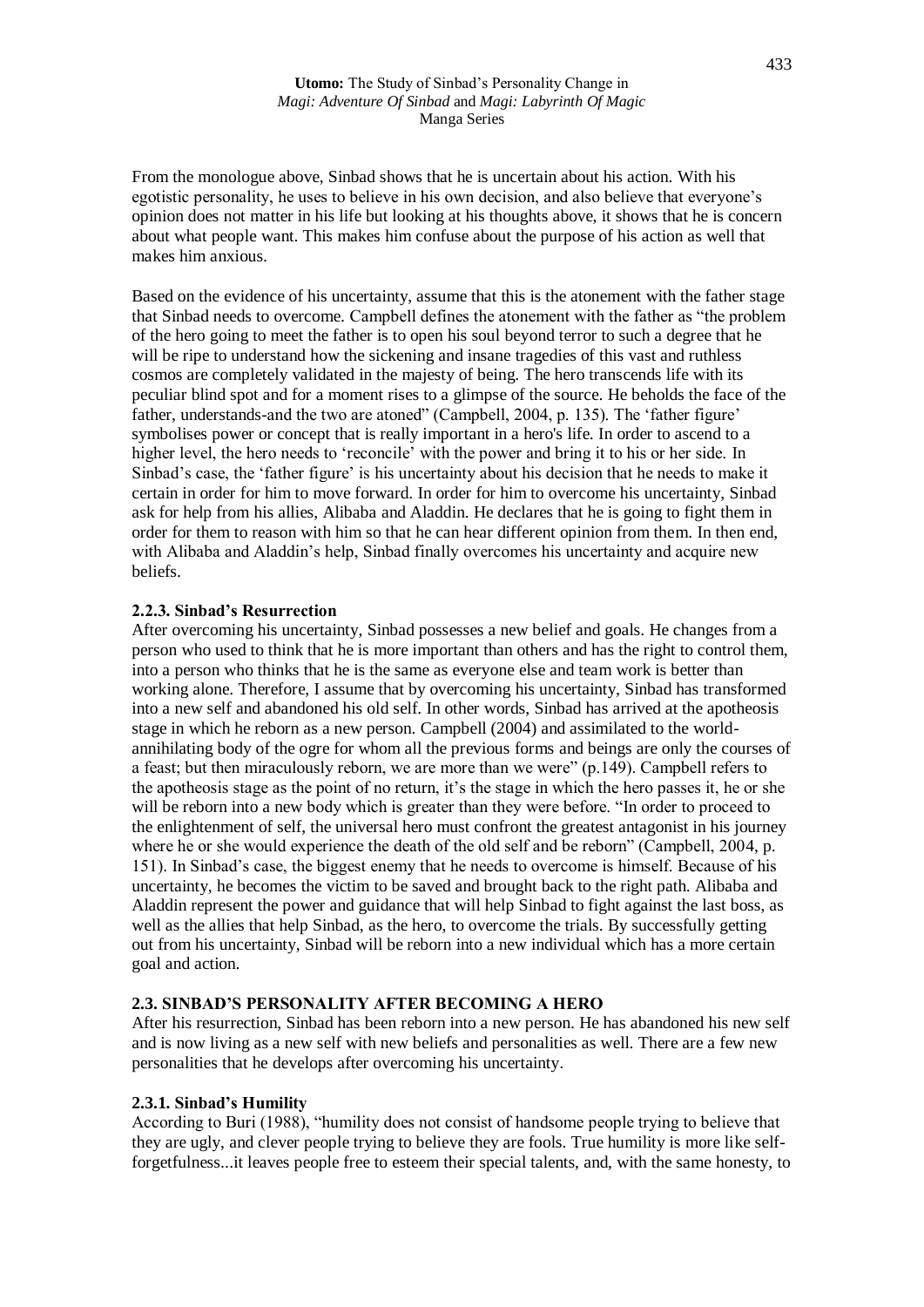esteem their neighbor's. Both their neighbor's talents and one's own are recognized as gifts and, like one's height, are not fit subjects for either inordinate pride and self-deprecation" (qtd in Venezia et al., 2017). Humility is viewed as "the quality of being humble" and "having a moderate view of oneself often accompanied by a relative lack of self-preoccupation or desire to distort information, or otherwise 'self enhance' or 'make oneself look and feel better', as well as an open-minded willingness to admit mistakes, seek new information, and a general desire to learn" (Venezia et al., 2017). Sinbad shows his humility when he is able to recognize other people's efforts and influences in his life. In Chapter 364, Sinbad shows his recognition of others' in his fight against David, a villain who wants to destroy his world.

- SINBAD: "I thought I wanted to live that way. To guide the world through the right destiny. It's something I decided with my own head."
- DAVID: "That's right! That's the life-long dream of a singularity! It's the meaning of both of our existences!"
- SINBAD: "Why? There is nobody who is actually truly living by their own free will, not even us, right?"
- DAVID: "What are you talking about?!"
- SINBAD: "A fixation of fulfilling a dream, the wishes of our friends, the expectation of our family. We live by being constantly driven by other people's wills and not our own." (Magi: Labyrinth of Magic, Chapter 364)

In the conversation above, I see the change in his point of view towards himself and others around him. This shows that he finally recognizes other's influence in his life. His egoistic personality in the past prevented him from admitting the fact that other people's influence also important in his life but now, he can give others the acknowledgement that they deserve.

### **2.3.2. Sinbad's Selflessness**

According to APA Dictionary of Psychology, altruism is an apparently unselfish behaviour that provides benefits to others at some cost to the individual (APA Dictionary of Psychology, 2020). Altruistic people might be expected to help more than others only if those who will receive the help appear to be needy or distressed (Speer et al., 1991). In other words, altruistic people are those who will definitely put others' interest before their own. Altruistic people will do anything to save people in need. In the text, Sinbad's altruistic behaviour is shown in Chapter 367. At that time, in order for them to defeat the enemy, Sinbad and his allies need to transfer their power into one person, and let that person slain the enemy. Those who have transferred their power will die, and the person who receive the power will be the only one alive. However, instead of asking others to transfer their power into him, and let him slain the enemy to gain fame, Sinbad choose Alibaba because he admits that Alibaba is more qualified to do so. This shows that Sinbad's priority right now is to prevent the destruction of his world to save others. He no longer wants to do everything on his own and for his own good. Everything he does now is based on other people's needs and sake. This side of Sinbad is different from the time before he overcomes his uncertainty stage. Therefore, it is proven that after overcoming his uncertainty, Sinbad has changed into an altruistic person who values others more than himself.

#### **CONCLUSION**

In conclusion, based on the analysis in this chapter, I see that Sinbad's personality change is reflected in the process of his journey to become a hero. In the beginning, Sinbad was born as an ordinary person who suffers from his own problem. Because of this problem, young Sinbad turned out to be pessimistic and easily gave up on a person who does not have motivation to change his own situation. Therefore, when he receives his call on adventure in the first place, Sinbad refuses to accept it. However, Sinbad is a person who is destined to be a hero. When